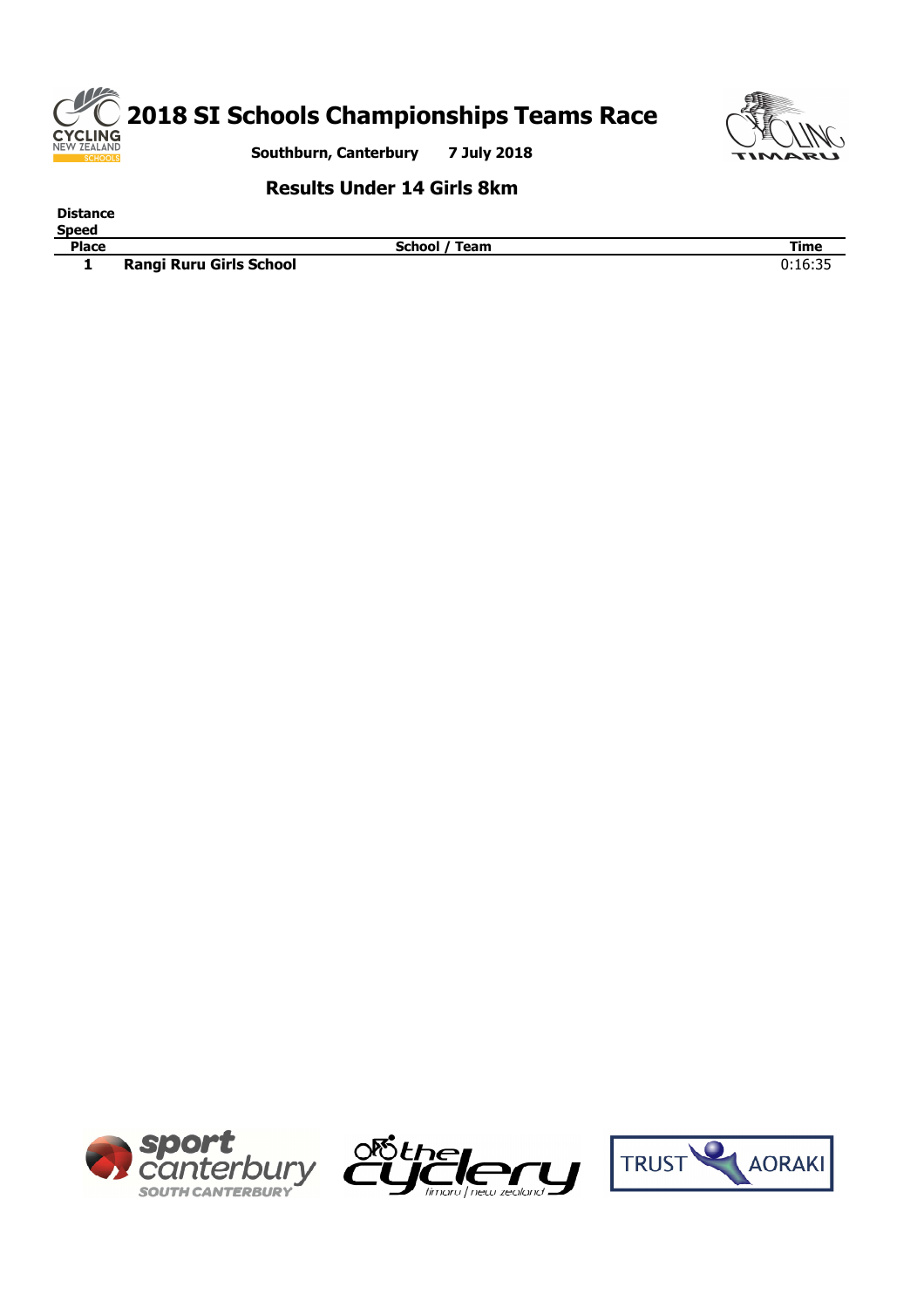



**Southburn, Canterbury 7 July 2018**

### **Results Under 14 Boys 8km**

| <b>Distance</b><br><b>Speed</b> |                              |                      |             |
|---------------------------------|------------------------------|----------------------|-------------|
| <b>Place</b>                    |                              | <b>School / Team</b> | <b>Time</b> |
|                                 | <b>James Hargest College</b> |                      | 0:15:03     |
| 2                               | <b>Verdon College</b>        |                      | 0:15:54     |
| 3                               | <b>Bluestone School</b>      |                      | 0:16:05     |
| 4                               | <b>Medbury School 1</b>      |                      | 0:16:06     |
| 5                               | <b>Medbury School 2</b>      |                      | 0:17:06     |





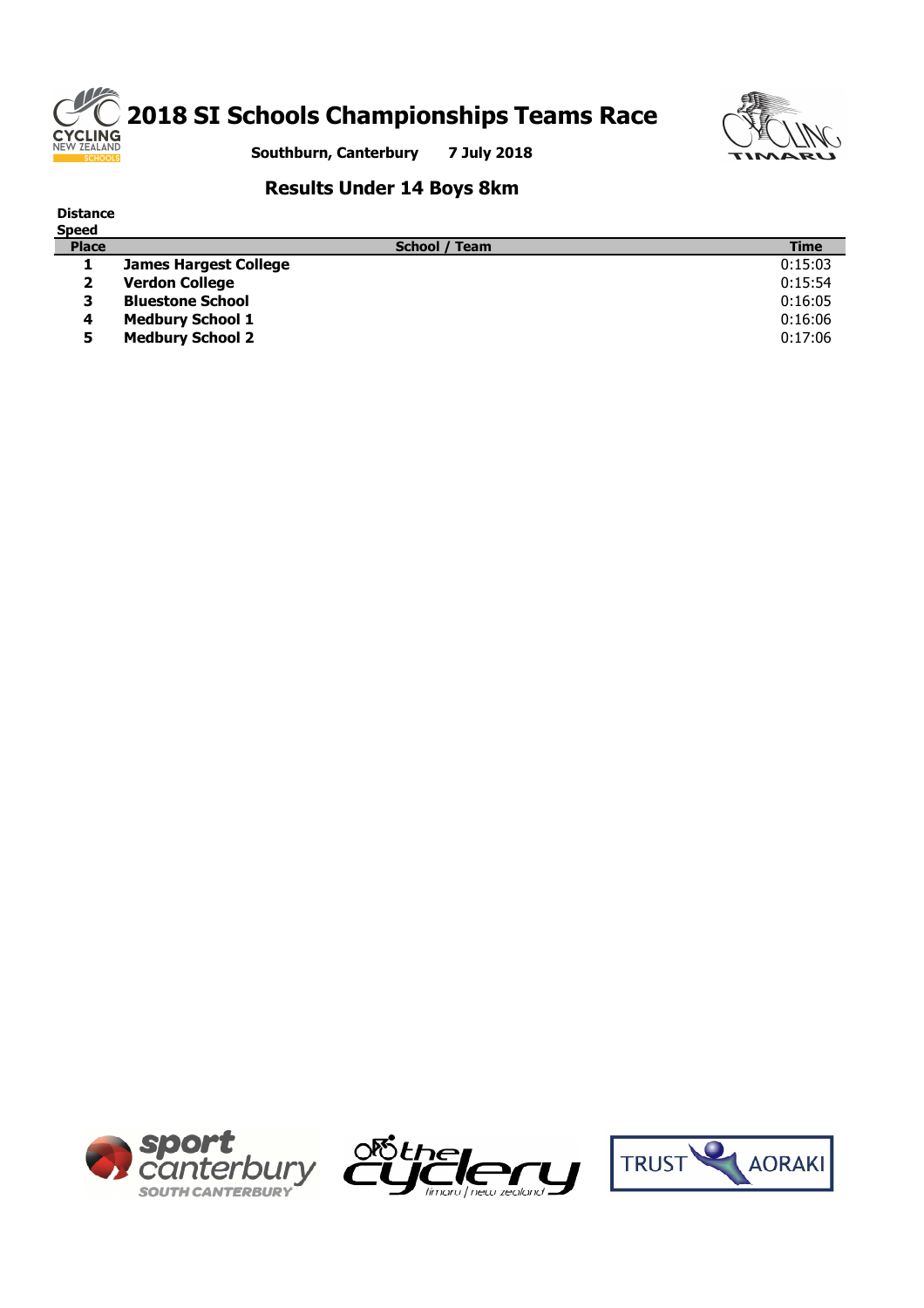



**Southburn, Canterbury 7 July 2018**

### **Results Under 16 Girls 16km**

**4 Southland Girls High School** 0:29:59 **5 Villa Maria College Blue** 0:33:09

| <b>Distance</b> |                                  |             |
|-----------------|----------------------------------|-------------|
| <b>Speed</b>    |                                  |             |
| <b>Place</b>    | School / Team                    | <b>Time</b> |
|                 | <b>Villa Maria College White</b> | 0:26:44     |
|                 | <b>Rangi Ruru Girls School</b>   | 0:28:23     |
|                 | <b>Verdon College</b>            | 0:29:57     |





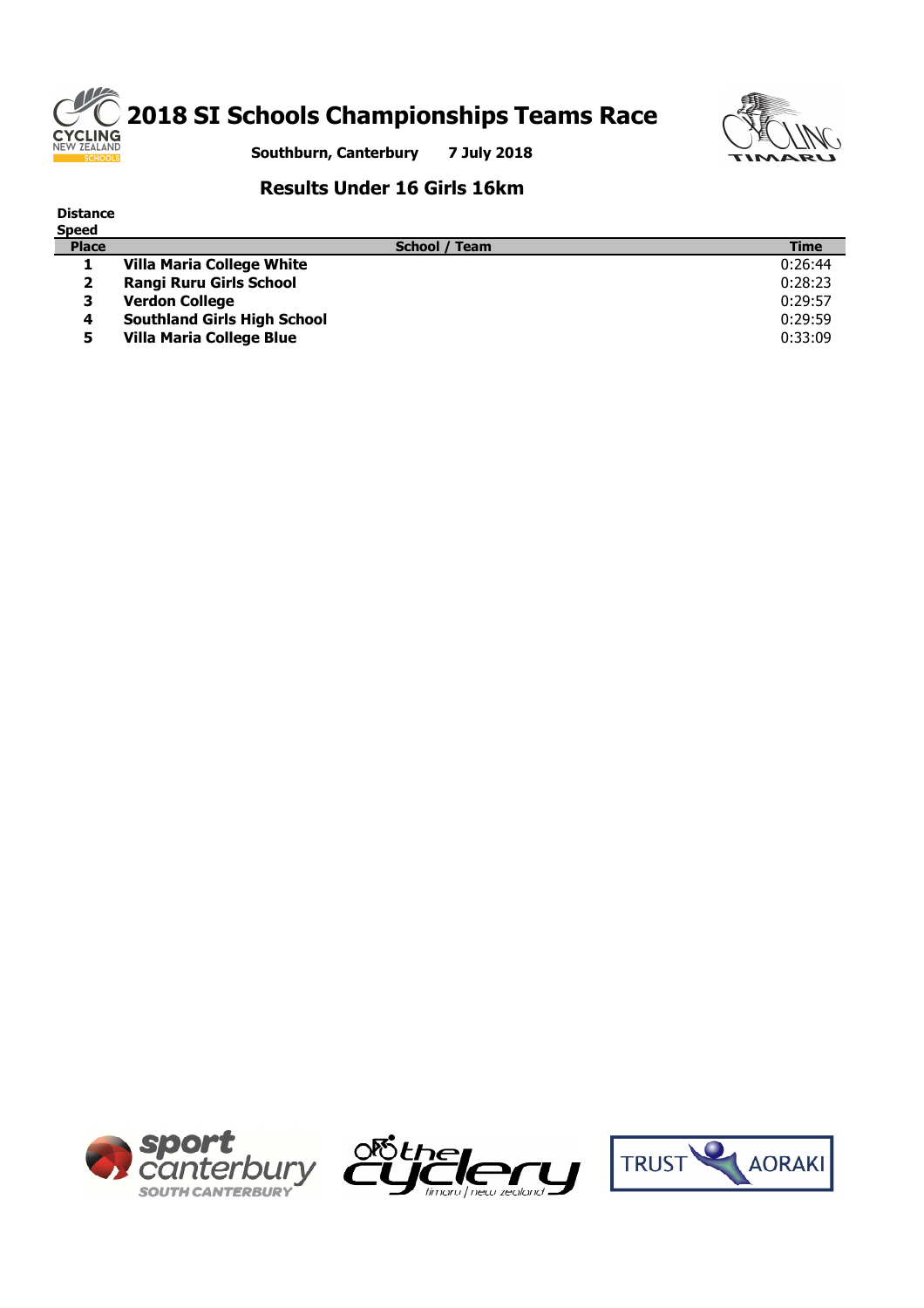

# **2018 SI Schools Championships Teams Race**



**Southburn, Canterbury 7 July 2018**

### **Results Under 16 Boys 16km**

| <b>Distance</b><br><b>Speed</b> |                                        |             |
|---------------------------------|----------------------------------------|-------------|
| <b>Place</b>                    | School / Team                          | <b>Time</b> |
|                                 | <b>Christchurch Boys High School A</b> | 0:23:41     |
| $\overline{\mathbf{2}}$         | <b>James Hargest College</b>           | 0:24:03     |
| 3                               | <b>Christ's College</b>                | 0:24:05     |
| 4                               | <b>Rangiora High School</b>            | 0:25:04     |
| 5                               | <b>Christchurch Boys High School B</b> | 0:25:05     |
| 6                               | <b>Cashmere High School</b>            | 0:27:13     |
| 7                               | <b>Marlborough Boys College</b>        | 0:27:45     |
| 8                               | <b>Otago Boys High School</b>          | 0:28:59     |
| 9                               | <b>Southland Boys High School</b>      | 0:30:51     |





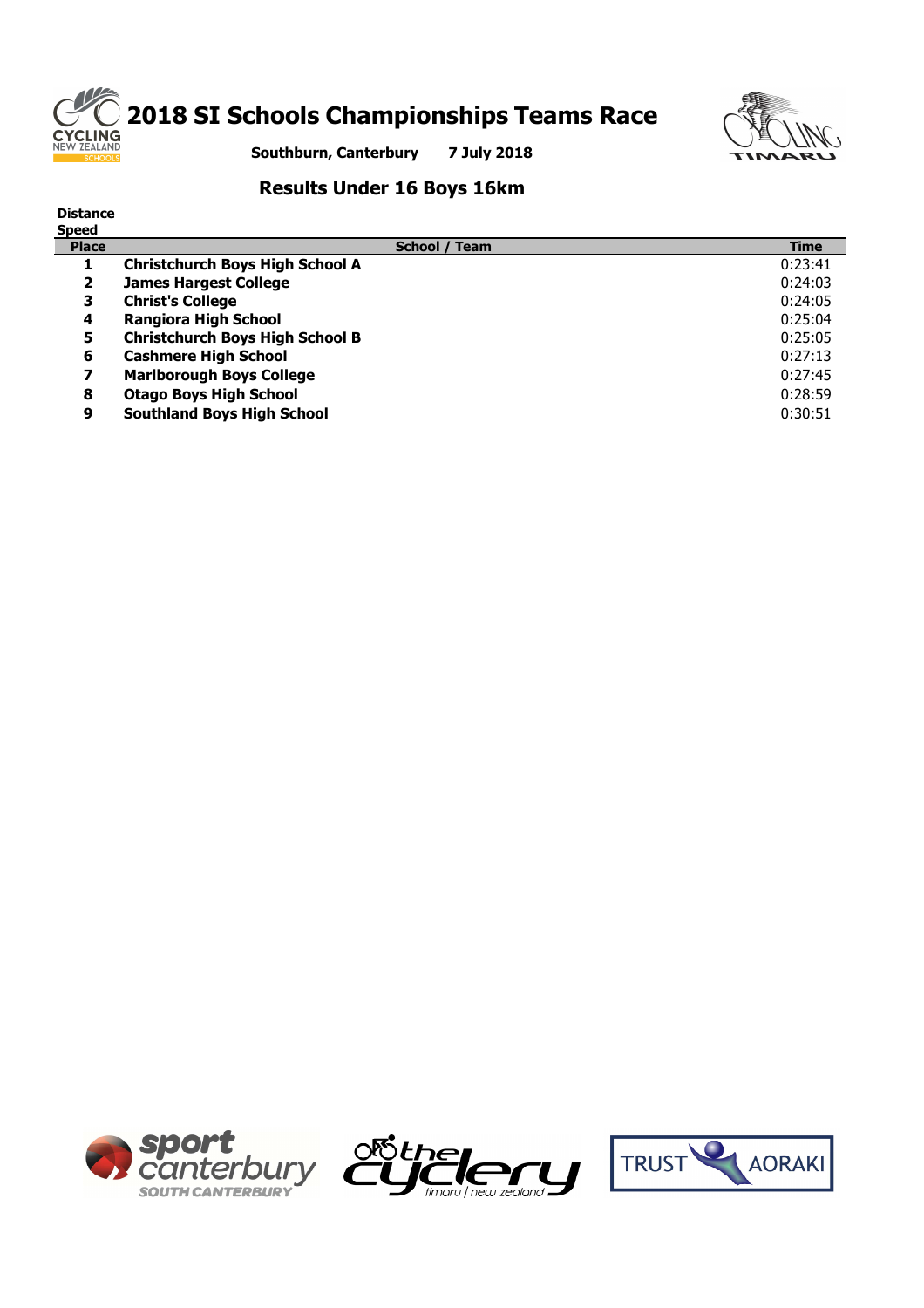

# **2018 SI Schools Championships Teams Race**



**Southburn, Canterbury 7 July 2018**

### **Results Open Girls 16km**

| <b>Distance</b><br><b>Speed</b> |                                         |             |
|---------------------------------|-----------------------------------------|-------------|
| <b>Place</b>                    | School / Team                           | <b>Time</b> |
|                                 | <b>Christchurch Girls High School A</b> | 0:24:38     |
| 2                               | <b>Villa Maria College Blue</b>         | 0:25:36     |
| з                               | Rangi Ruru Girls School A               | 0:25:38     |
| 4                               | <b>James Hargest College</b>            | 0:26:59     |
| 5                               | <b>Lincoln High School</b>              | 0:27:42     |
| 6                               | <b>Christchurch Girls High School B</b> | 0:27:45     |
| 7                               | <b>Timaru Girls High School</b>         | 0:28:12     |
| 8                               | <b>Craighead Diocesan School</b>        | 0:28:34     |
| 9                               | <b>Rangi Ruru Girls School B</b>        | 0:29:59     |